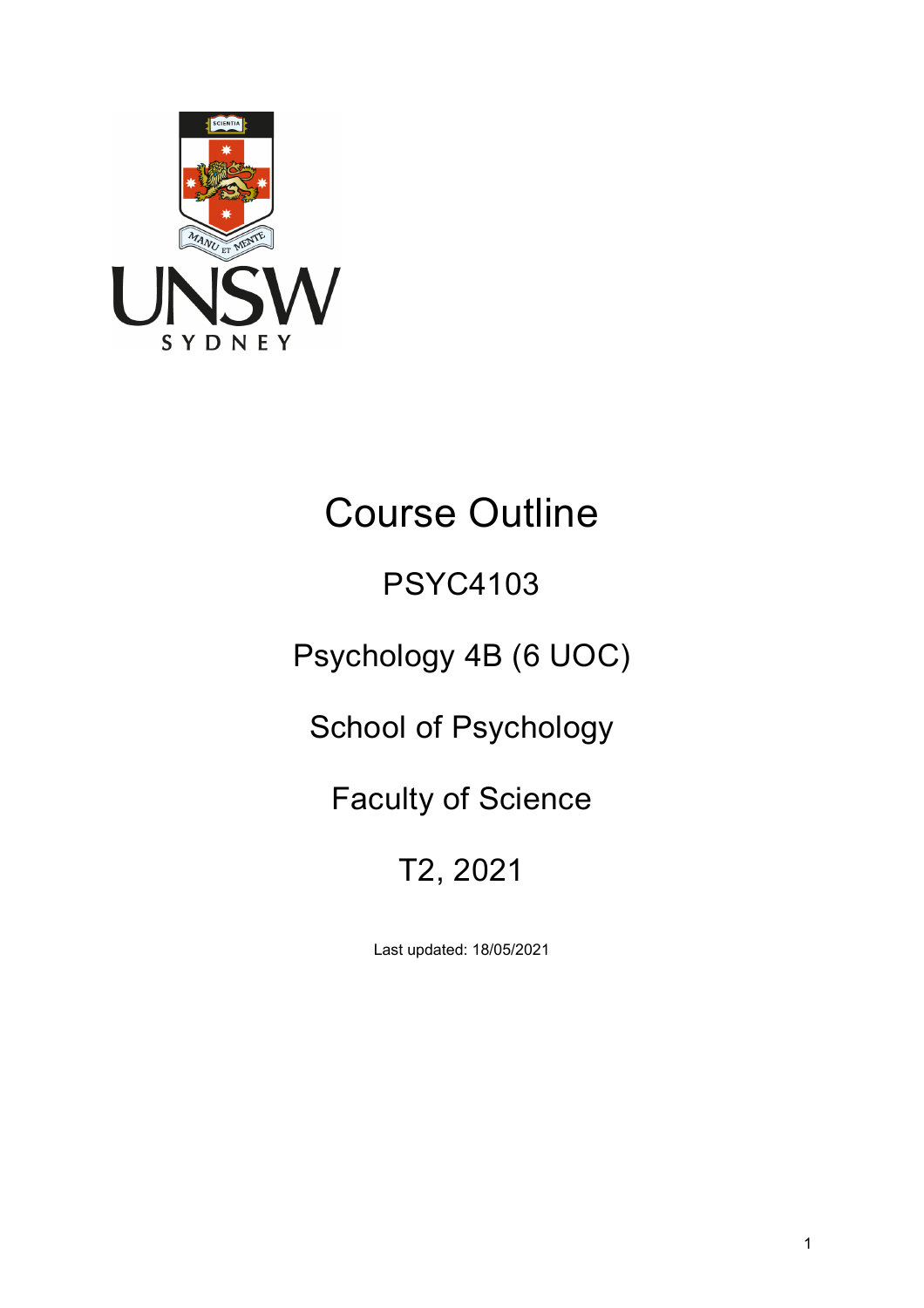## **1. Staff**

| <b>Position</b>        | <b>Name</b>                                            | <b>Email</b>                                  | <b>Consultation</b><br>times and<br><b>locations</b>                                     | <b>Contact</b><br><b>Details</b> |
|------------------------|--------------------------------------------------------|-----------------------------------------------|------------------------------------------------------------------------------------------|----------------------------------|
| Course<br>Coordinators | Denovan Begg<br><b>Thomas Whitford</b>                 | honours.psychology@unsw.edu.au                | By appointment<br>and email<br>Mathews 708<br>By appointment<br>and email<br>Mathews 913 | Contact<br>via email             |
| Lecturers              | Karen<br>Whittingham<br>(Organisational<br>Psychology) | k.whittingham@unsw.edu.au                     | By appointment<br>and email                                                              | Contact<br>via email             |
|                        | Georgie Fleming<br>(Clinical<br>Psychology)            | g.fleming@unsw.edu.au                         | By appointment<br>and email                                                              | Contact<br>via email             |
|                        | <b>Kristy Martire</b><br>(Forensic<br>Psychology)      | k.martire@unsw.edu.au                         | By appointment<br>and email                                                              | Contact<br>via email             |
| <b>Tutors</b>          | Karen<br>Whittingham<br>(Organisational<br>Psychology) | k.whittingham@unsw.edu.au                     | By appointment<br>and email                                                              | Contact<br>via email             |
|                        | Dilan Sellahewa<br>(Clinical<br>Psychology)            | d.sellahewa@psy.unsw.edu.au                   | By appointment<br>and email                                                              | Contact<br>via email             |
|                        | Mariam Younan<br>Jen Johan<br>(Forensic<br>Psychology) | m.younan@unsw.edu.au<br>j.l.grant@unsw.edu.au | By appointment<br>and email                                                              | Contact<br>via email             |

## **2. Course information**

**Units of credit:** 6

| Pre-requisite(s):             | An APAC-accredited 3-year major sequence in psychology (or<br>equivalent), including advanced research methods. |
|-------------------------------|-----------------------------------------------------------------------------------------------------------------|
| Teaching times and locations: | <b>PSYC4093</b><br>PSYC4103 Timetable                                                                           |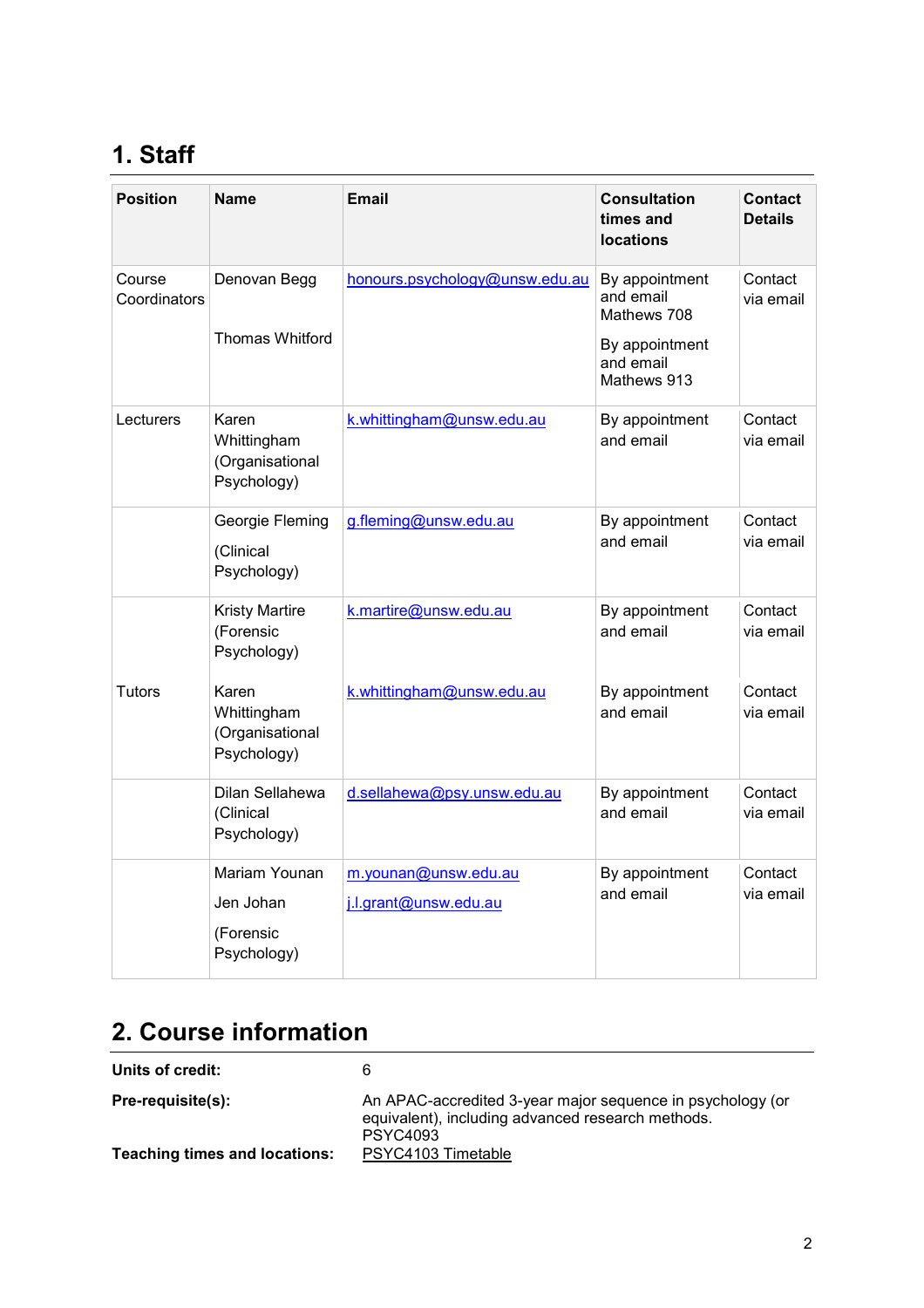### **2.1 Course summary**

This course is compulsory for students undertaking honours in psychology. It complements PSYC4093 Psychology 4A as part of the coursework requirement of the Honours Program in Psychology. PSYC4103 has a core component and an elective stream. The core component is taken by all students and comprises a weekly 2‐hour lecture (Weeks 1-5, 7-10) and 1 hour tutorial (Weeks 1-5, 7-10) Each elective stream consists of a weekly 2‐hour seminar (Weeks 1-5, 7-10). Students are allocated to one of nine different seminar streams.

#### **PSYC4103 Psychology 4B Core component:**

The core component takes a scientist‐practitioner approach, linking real world problems faced by organisational, forensic and clinical psychologists with empirically‐supported interventions. It develops the foundations of psychological testing, including the theoretical and empirical bases underpinning the construction, implementation, and interpretation of some of the more widely used cognitive and personality assessments, and foundational skills in the ethical use of psychological tests. In addition, it develops foundational knowledge and skills in interviewing and counselling.

#### **PSYC4103 Psychology 4B Elective streams:**

- The neurobiology of obesity (Denovan Begg)
- Behind the scenes of instrumental conditioning: a historical perspective to dopamine modulation in brain reward circuits (J. Bertran-Gonzalez)
- The replication crisis in psychological science (Chris Donkin)
- Of mice and (wo)men: putting gender on the agenda in neuroscience research (Bronwyn Graham)
- Thinking: what it is and how we do it (Brett Hayes)
- I'll see you in court: cognitive psychology and expert evidence (Richard Kemp)
- Cognition and emotion workshop (Steve Most)
- Beauty, brains and behaviour (Branka Spehar)
- More than happy: the psychological science of wellbeing (Lisa Williams)

#### **2.2 Course aims**

The core and elective components in PSCY4103 Psychology 4B provide students with advanced education and training in the core psychology attributes based on "*Graduate Attributes of the Four-Year Undergraduate Psychology Program*", available from the Australian Psychology Accreditation Council website. Specifically, the PSYC4103 Psychology 4B core and elective components aim to provide students with an understanding of the theoretical and empirical bases underpinning evidence‐based approaches to psychological intervention, to build foundational knowledge and skills in interviewing and counselling, and advanced disciplinary knowledge.

### **2.3 Course learning outcomes (CLO)**

At the successful completion of this course the student should be able to:

1. Demonstrate understanding of advanced knowledge and theoretical concepts in some of the key contemporary areas of psychology.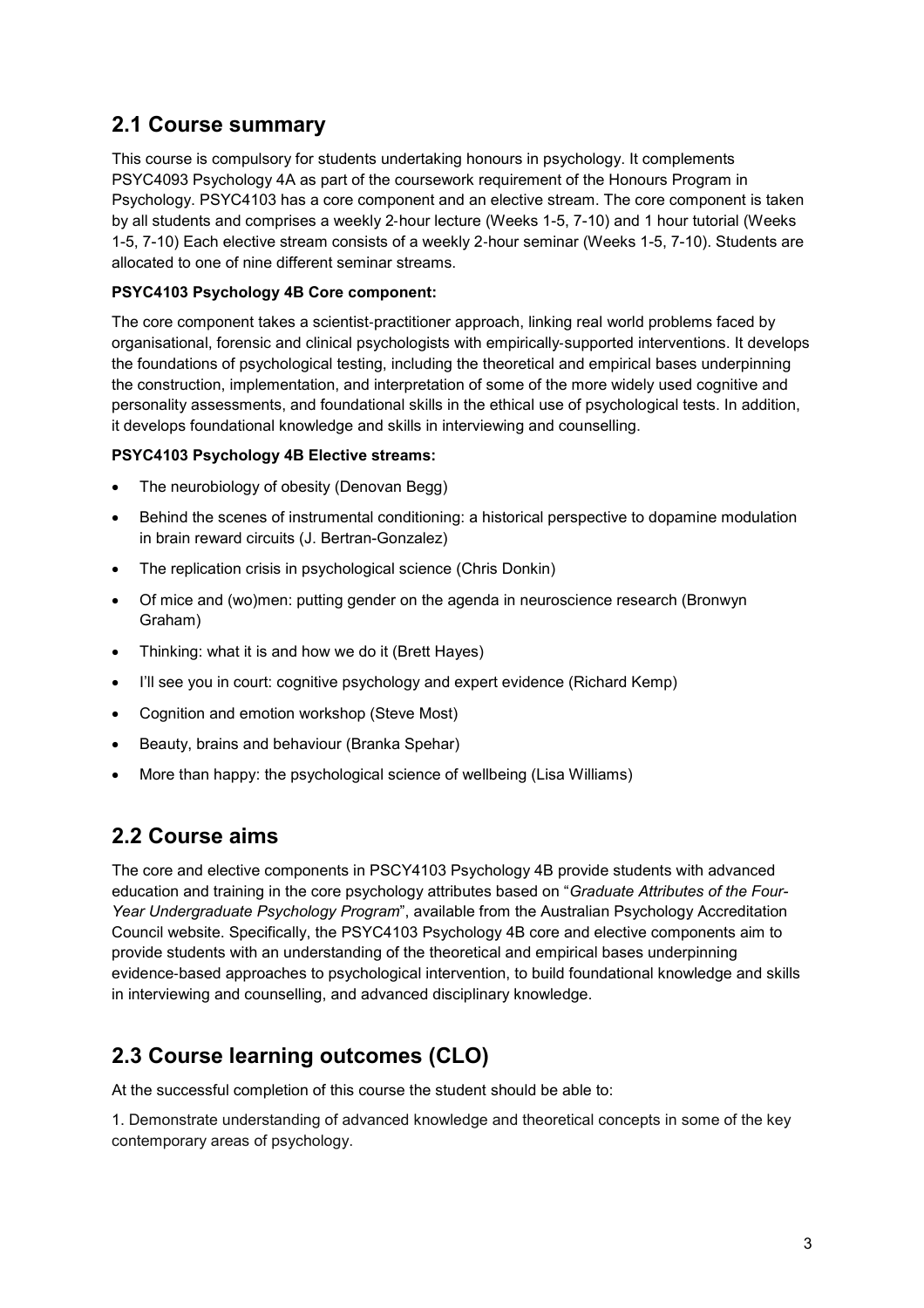2. Demonstrate an understanding of the influences of other cognate disciplines on psychology, and vice versa.

3. Demonstrate communication skills to present a clear and coherent exposition of knowledge and ideas to a variety of audiences.

4. Demonstrate an understanding of evidence‐based approaches to psychological intervention regarding major psychological disorders.

5. Demonstrate knowledge in the foundations of psychological testing, including the theoretical and empirical bases underpinning the construction, implementation, and interpretation of some of the more widely used cognitive and personality assessments, and foundational skills in the ethical use of psychological tests.

6. Demonstrate foundational knowledge and skills in interviewing and counselling.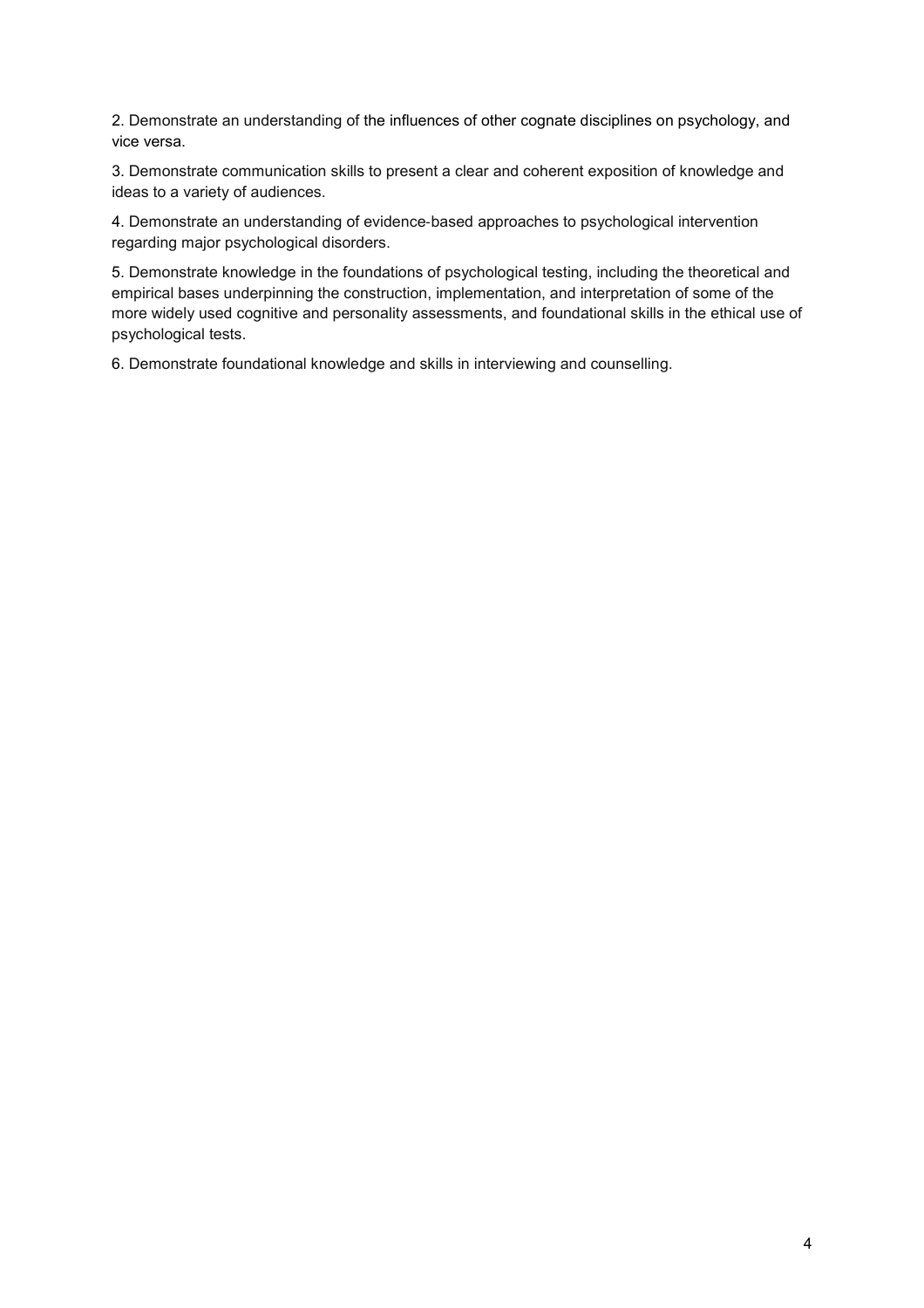|            | <b>Program Learning Outcomes</b>                       |                                                        |                                                        |                                                        |                                                        |                                                        |                                                                                 |
|------------|--------------------------------------------------------|--------------------------------------------------------|--------------------------------------------------------|--------------------------------------------------------|--------------------------------------------------------|--------------------------------------------------------|---------------------------------------------------------------------------------|
| <b>CLO</b> | 1. Knowledge                                           | 2. Research Methods                                    | 3. Critical Thinking<br><b>Skills</b>                  | 4. Values and<br><b>Ethics</b>                         | 5. Communication,<br>Interpersonal and<br>Teamwork     | 6. Application                                         | <b>Assessment</b>                                                               |
| 1.         | Lectures, tutorials,<br>seminars, online<br>activities |                                                        |                                                        |                                                        |                                                        |                                                        | <b>Applied Psychology</b><br>assessment task;<br>Elective stream<br>assessments |
| 2.         | Lectures, tutorials,<br>seminars, online<br>activities |                                                        | Lectures, tutorials,<br>seminars, online<br>activities | Lectures, tutorials,<br>seminars, online<br>activities |                                                        | Lectures, tutorials,<br>seminars, online<br>activities | Applied Psychology<br>assessment task:<br>Elective stream<br>assessments        |
| 3.         |                                                        |                                                        |                                                        |                                                        | Lectures, tutorials,<br>seminars, online<br>activities |                                                        | Applied Psychology<br>assessment task;<br>Elective stream<br>assessments        |
| 4.         | Lectures, tutorials,<br>seminars, online<br>activities | Lectures, tutorials,<br>seminars, online<br>activities |                                                        | Lectures, tutorials,<br>seminars, online<br>activities |                                                        |                                                        | Applied Psychology<br>assessment task;<br>Elective stream<br>assessments        |
| 5.         | Lectures, tutorials,<br>seminars, online<br>activities | Lectures, tutorials,<br>seminars, online<br>activities | Lectures, tutorials,<br>seminars, online<br>activities | Lectures, tutorials,<br>seminars, online<br>activities |                                                        |                                                        | Applied Psychology<br>assessment task;<br>Elective stream<br>assessments        |
| 6.         | Lectures, tutorials,<br>seminars, online<br>activities |                                                        |                                                        | Lectures, tutorials,<br>seminars, online<br>activities | Lectures, tutorials,<br>seminars, online<br>activities | Lectures, tutorials,<br>seminars, online<br>activities | Applied Psychology<br>assessment task;<br>Elective stream<br>assessments        |

## **2.4 Relationship between course and program learning outcomes and assessments**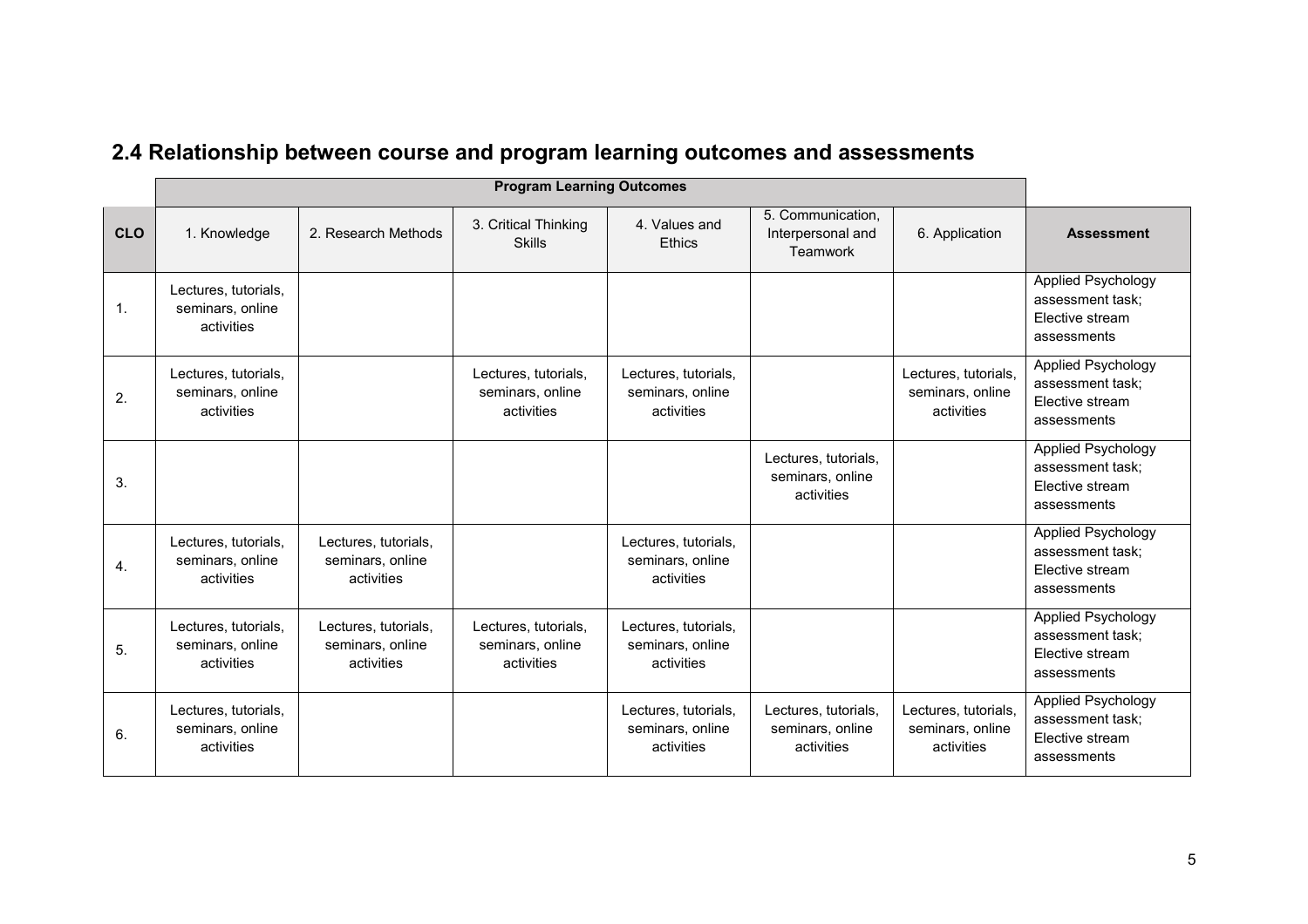## **3. Strategies and approaches to learning**

### **3.1 Learning and teaching activities**

Content and teaching approach are based on providing advanced education and training required for an Honours-level psychology course.

Formal learning for this course is via a 2‐hour core lecture per week, a one-hour tutorial per week, and a 2-hour elective seminar per week.

In light of the ongoing COVID-19 situation, some classes for this course will be conducted online while others will be conducted face-to-face (subject to change and in keeping with UNSW policy). Online classes will be conducted using a variety of platforms (e.g., Blackboard Collaborate, Zoom, Teams, etc.), and links to the classes will be available on Moodle. More information regarding the processes and infrastructure for accessing online material and classes will be provided prior to the start of T2.

Participation the weekly core tutorials and elective seminars is mandatory and will allow for the practical application of course content and facilitated discussion regarding evidence–based practice of psychology. An important component of each seminar stream is students' weekly participation in class discussions and presentations of elective topics.

#### **3.2 Expectations of students**

It is expected that students are aware of the UNSW Assessment policy and understand how to apply for special consideration if they are unable to complete an assignment/exam due to illness and/or misadventure.

It is expected that students have read through the [School of Psychology Student Guide,](https://www.psy.unsw.edu.au/current-students/student-guide) and the Honours-related documentation emailed to them after Orientation (e.g., School of Psychology Honours Information Guide).

Tutorial participation is compulsory to ensure students are consistently working towards achieving the foundational graduate competencies required by the APAC Accreditation Standards. These Accreditation Standards are incorporated in Program and Course Learning Outcomes. Class attendance is monitored. You should make sure your name has been marked on the class roll for each class you attend. Failure to meet these specified attendance requirements may result in course failure. Explanations for an occasional absence from a class or requests for permission to be absent from a class should be discussed with the lecturer/tutor, and where applicable, accompanied by a medical certificate.

All news updates and announcements will be made on the 'Announcements' forum on the Moodle page and/or by email. It is the student's responsibility to check Moodle and their student emails regularly to keep up to date.

Students registered with Equitable Learning Services must contact the course co-ordinator immediately if they intend to request any special arrangements for later in the course, or if any special arrangements need to be made regarding access to the course material. Equitable Learning Plans must be emailed to the course co-ordinator as soon as they are made available.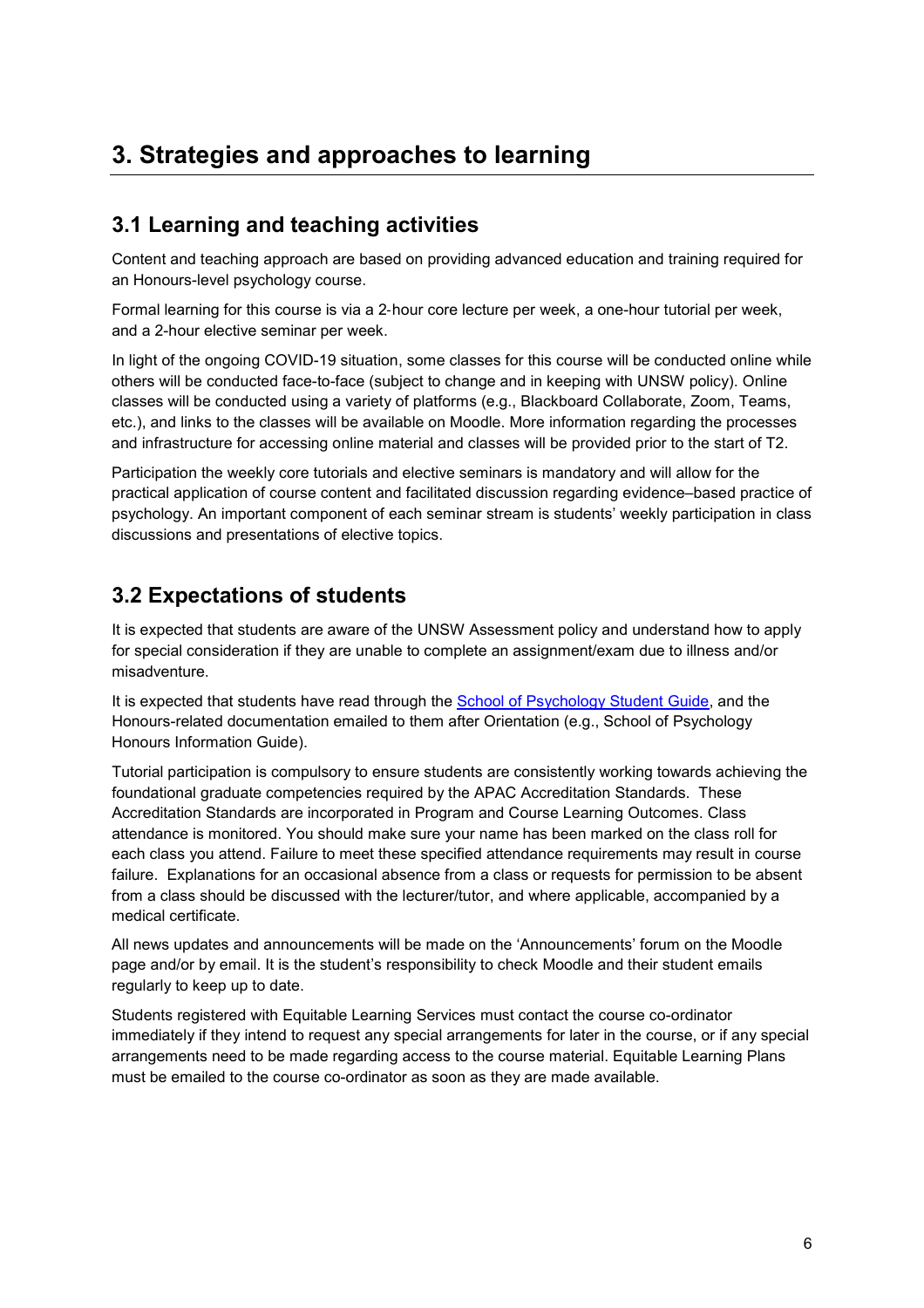## **4. Course schedule and structure**

Each week in this course will typically consist of 2 hours of lecture material (online only, due to COVID-restrictions), 1 hour of tutorials (face-to-face or online), and 2 hours of elective seminars (faceto-face or online). Students are expected to take an additional 5-7 hours of self-determined study to complete assessments, readings, and exam preparation.

| Week                  | <b>Topic</b>                       | <b>Activity</b>                                                                                                                                                               |
|-----------------------|------------------------------------|-------------------------------------------------------------------------------------------------------------------------------------------------------------------------------|
| Week 1<br>31/05/2021  | Core (Organisational);<br>Elective | Core lecture, Core tutorial (all online), Elective seminar                                                                                                                    |
| Week 2<br>08/06/2021  | Core (Organisational);<br>Elective | Core lecture, Core tutorial (all online), Elective seminar                                                                                                                    |
| Week 3                | Core (Organisational);             | Core lecture, Core tutorial (all online), Elective seminar                                                                                                                    |
| 14/06/2021            | Elective                           | Note: due to a public holiday, elective seminars will not be<br>run on Monday 14 June (Week 3). Make-up classes will be<br>scheduled by the respective elective coordinators. |
| Week 4                | Core (Clinical);                   | Core lecture, Core tutorial, Elective seminar                                                                                                                                 |
| 21/06/2021            | Elective                           |                                                                                                                                                                               |
| Week 5                | Core (Clinical);                   | Core lecture, Core tutorial, Elective seminar                                                                                                                                 |
| 28/06/2021            | Elective                           |                                                                                                                                                                               |
| Week 6<br>05/07/2021  | Flexibility Week (no<br>classes)   | Flexibility Week (no classes)                                                                                                                                                 |
| Week 7                | Core (Clinical);                   | Core lecture, Core tutorial, Elective seminar                                                                                                                                 |
| 12/07/2021            | Elective                           |                                                                                                                                                                               |
| Week 8                | Core (Forensic);                   | Core lecture, Core tutorial, Elective seminar                                                                                                                                 |
| 19/07/2021            | Elective                           |                                                                                                                                                                               |
| Week 9                | Core (Forensic);                   | Core lecture, Core tutorial, Elective seminar                                                                                                                                 |
| 26/07/2021            | Elective                           |                                                                                                                                                                               |
| Week 10<br>02/08/2021 | Core (Forensic);<br>Elective       | Core lecture, Core tutorial, Elective seminar                                                                                                                                 |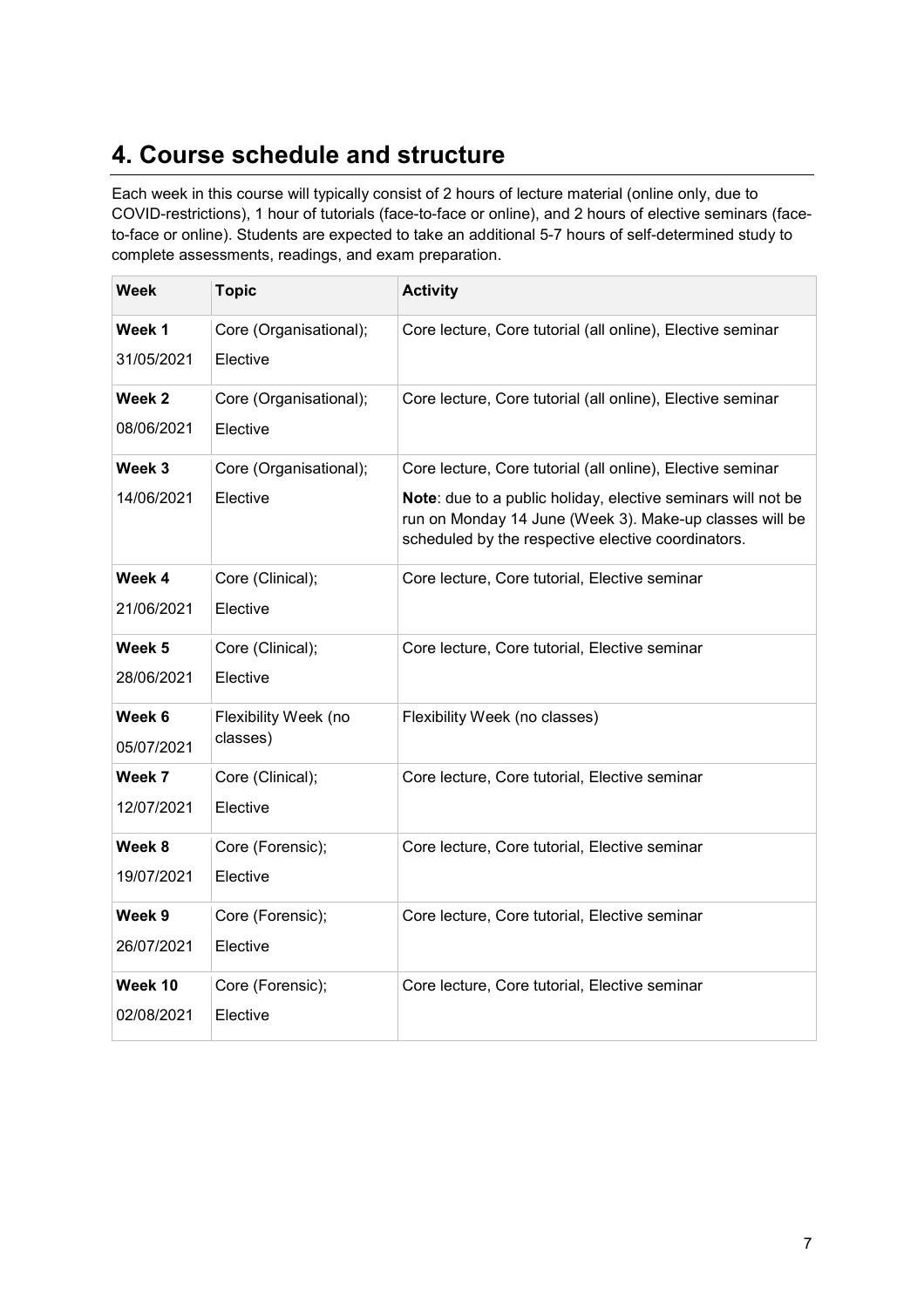## **5. Assessment**

#### **Overview of the assessment structure of the Honours program**

PSYC4072 Honours Research Project 6 UOC and PSYC4073 Honours Research Project 12 UOC (taken once in Term 2 and again in Term 3) add up to 30 UOC for the program's research project/thesis component, while PSYC4093 Psychology 4A and PSYC4103 Psychology 4B, add up to 18 UOC for the coursework component.

The UOC values correspond to assessment weightings as seen in the table below.

| <b>Course</b>   | <b>UOC</b>      | Thesis /<br><b>Coursework</b> | Component     | $\frac{0}{0}$<br><b>Contribution</b><br>to<br>overall<br><b>Coursework</b><br>mark | %<br>Contribution<br>to<br>overall<br><b>Honours mark</b> |                |
|-----------------|-----------------|-------------------------------|---------------|------------------------------------------------------------------------------------|-----------------------------------------------------------|----------------|
| <b>PSYC4072</b> | 6               | Thesis (T1)                   |               |                                                                                    |                                                           | <b>Thesis</b>  |
| <b>PSYC4073</b> | 24              | Thesis                        | <b>Thesis</b> | N/A                                                                                | 62.5                                                      | total          |
|                 |                 | $(T2$ and T3)                 |               |                                                                                    |                                                           | 62.5%          |
| <b>PSYC4093</b> | 12 <sub>2</sub> | Coursework                    | Core (T1)     | 35                                                                                 | 13.125                                                    | <b>Course</b>  |
|                 |                 | (T1)                          | Elective (T1) | 25                                                                                 | 9.375                                                     | work           |
| <b>PSYC4103</b> | 6               | <b>Coursework</b>             | Core (T2)     | 15                                                                                 | 5.625                                                     | total<br>37.5% |
|                 |                 | (T2)                          | Elective (T2) | 25                                                                                 | 9.375                                                     |                |

### **5.1 Assessment tasks**

All assessments in this course have been designed and implemented in accordance with UNSW Assessment Policy.

#### **PSCY4103 (Psychology 4B) Core Component: Assessment Structure**

There are two assessments for PSYC4103:

| <b>Assessment task</b>                                            | Length | Weight                                         | <b>Mark</b> | Due date                          |
|-------------------------------------------------------------------|--------|------------------------------------------------|-------------|-----------------------------------|
| <b>Assessment 1: Applied Psychology Assessment Task</b><br>(Core) | N/A    | 5.625%<br>of overall<br><b>Honours</b><br>mark | /100        | End-of-<br>term<br>exam<br>period |
| <b>Assessment 2: Elective stream (Elective)</b>                   | N/A    | 9.375%<br>of overall<br><b>Honours</b><br>mark | /100        | See<br>below                      |

**Assessment 1:** The 'Applied Psychology Assessment Task' be worth 5.625% of overall Honours mark. The assessment will be held as a 2-hour online-exam in the end-of-term exam period. The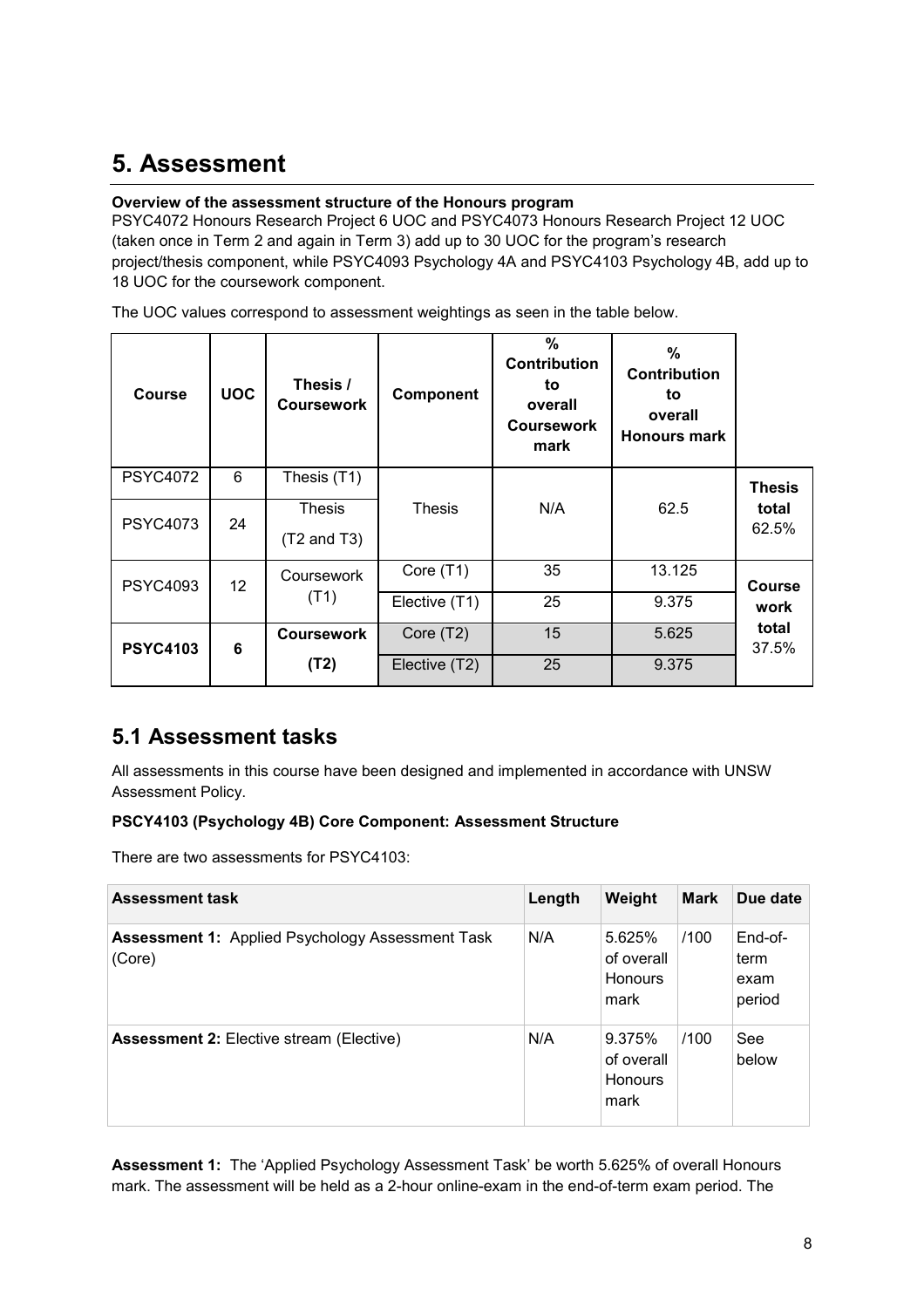assessment will consist of essay / short-answer type questions addressing each of the three modules of applied psychology addressed in the core lectures and tutorials: namely, Organisational Psychology, Clinical Psychology and Forensic Psychology. More information will be provided closer to the assessment date.

**Assessment 2**: Each elective stream has its own assessment structure. The assessments typically include individual or group seminar presentations, an essay and/or final written report. Details of assessments and due dates will be provided by each elective stream coordinator.

**UNSW grading system:** <https://student.unsw.edu.au/grades>

**UNSW assessment policy:** <https://student.unsw.edu.au/assessment>

#### **5.2 Assessment criteria and standards**

Further details and marking criteria for each assessment will be provided to students closer to the assessment release date (see 4.1: UNSW Assessment Design Procedure).

#### **5.3 Submission of assessment tasks**

**Written assessments:** In accordance with UNSW Assessment Policy must be submitted online via Turnitin. No paper or emailed copies will be accepted.

**Late penalties**: deduction of marks for late submissions will be in accordance with School policy (see: [School of Psychology Student Guide\)](http://www.psy.unsw.edu.au/current-students/student-guide).

**Special Consideration:** Students who are unable to complete an assessment task by the assigned due date can apply for special consideration. Students should also note that UNSW has a Fit to Sit/Submit rule for all assessments. If a student wishes to submit an application for special consideration for an exam or assessment, the application must be submitted prior to the start of the exam or before an assessment is submitted. If a student sits the exam/submits an assignment, they are declaring themselves well enough to do so and are unable to subsequently apply for special consideration. If a student becomes ill on the day of the exam, they must provide evidence dated within 24 hours of the exam, with their application.

Special consideration applications must be submitted to the online portal along with Third Party supporting documentation. Students who have experienced significant illness or misadventure during the assessment period may be eligible. Only circumstances deemed to be outside of the student's control are eligible for special consideration. Except in unusual circumstances, the duration of circumstances impacting academic work must be more than 3 consecutive days, or a total of 5 days within the teaching period. If the special consideration application is approved, students may be given an extended due date, or an alternative assessment/supplementary examination may be set. For more information see [https://student.unsw.edu.au/special-consideration.](https://student.unsw.edu.au/special-consideration)

**Alternative assessments**: will be subject to approval and implemented in accordance with UNSW Assessment Implementation Procedure.

**Supplementary examinations:** will be made available for students with approved special consideration application and implemented in accordance with UNSW Assessment Policy.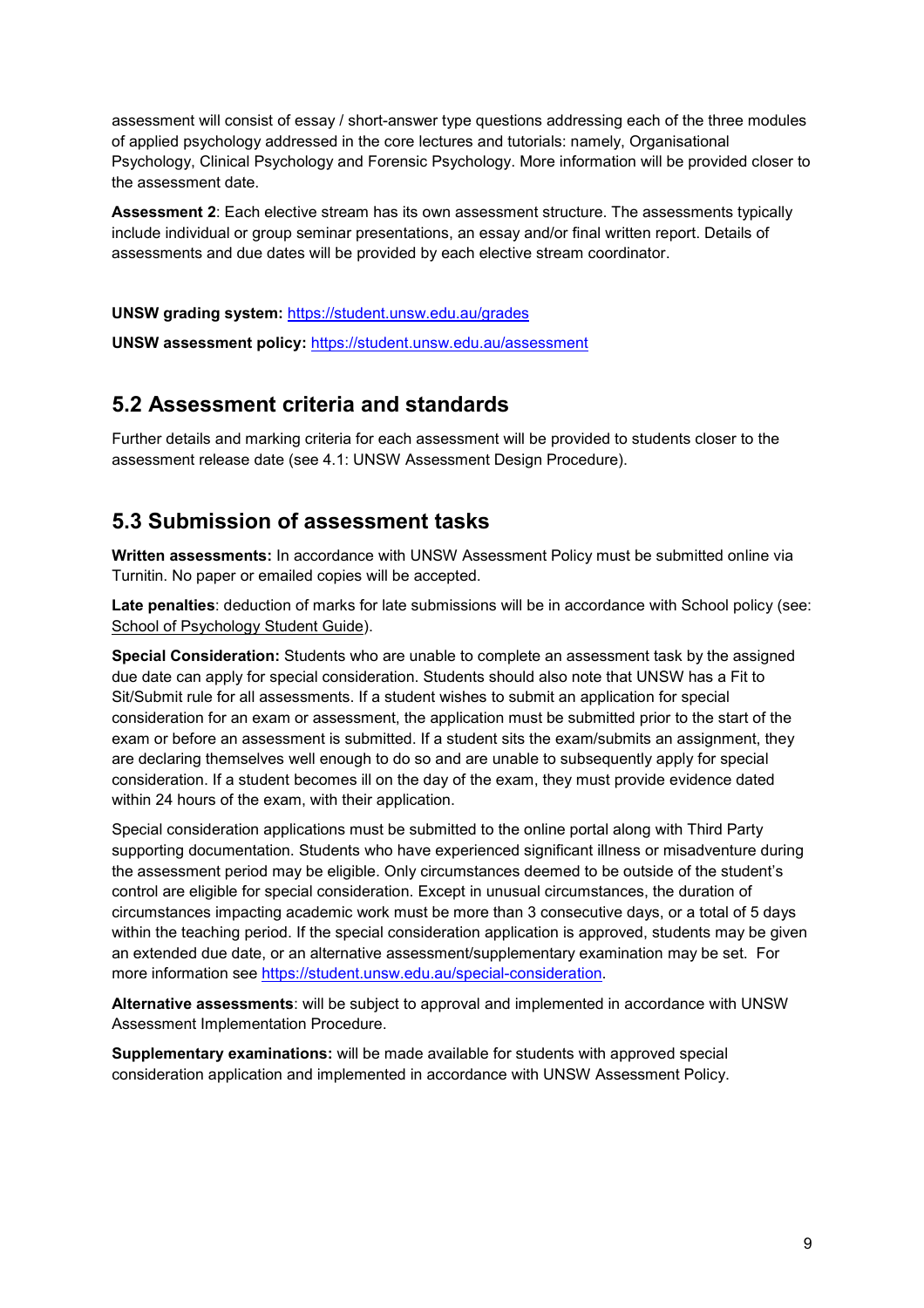## **5.4. Feedback on assessment**

Feedback on all pieces of assessment in this course will be provided in accordance with UNSW Assessment Policy.

| <b>Assessment</b>                            | When                                       | Who                     | Where  | How        |
|----------------------------------------------|--------------------------------------------|-------------------------|--------|------------|
| Applied Psychology<br><b>Assessment Task</b> | $\sim$ 10 working days after<br>submission | Markers                 | Online | <b>TBA</b> |
| Elective stream                              | $\sim$ 10 working days after<br>submission | Elective<br>Coordinator | Online | Various    |

## **6. Academic integrity, referencing and plagiarism**

The APA referencing style is to be adopted in this course. Students should consult the most recent edition of the publication manual itself (rather than third party interpretations of it) in order to properly adhere to APA style conventions. Students do not need to purchase a copy of the manual, it is available in the library or online. This resource is used by assessment markers and should be the only resource used by students to ensure they adopt this style appropriately.

**Referencing** is a way of acknowledging the sources of information that you use to research your assignments. You need to provide a reference whenever you draw on someone else's words, ideas or research. Not referencing other people's work can constitute plagiarism.

Further information about referencing styles can be located at <https://student.unsw.edu.au/referencing>

**Academic integrity** is fundamental to success at university. Academic integrity can be defined as a commitment to six fundamental values in academic pursuits**:** honesty, trust, fairness, respect, responsibility and courage.*[1](#page-9-0)* At UNSW, this means that your work must be your own, and others' ideas should be appropriately acknowledged. If you don't follow these rules, plagiarism may be detected in your work.

Further information about academic integrity and **plagiarism** can be located at:

- The *Current Students* site <https://student.unsw.edu.au/plagiarism>*,* and
- The *ELISE* training site <http://subjectguides.library.unsw.edu.au/elise/presenting>

The *Conduct and Integrity Unit* provides further resources to assist you to understand your conduct obligations as a student: [https://student.unsw.edu.au/conduct.](https://student.unsw.edu.au/conduct)

j

<span id="page-9-0"></span><sup>1</sup> International Center for Academic Integrity, 'The Fundamental Values of Academic Integrity', T. Fishman (ed), Clemson University, 2013.